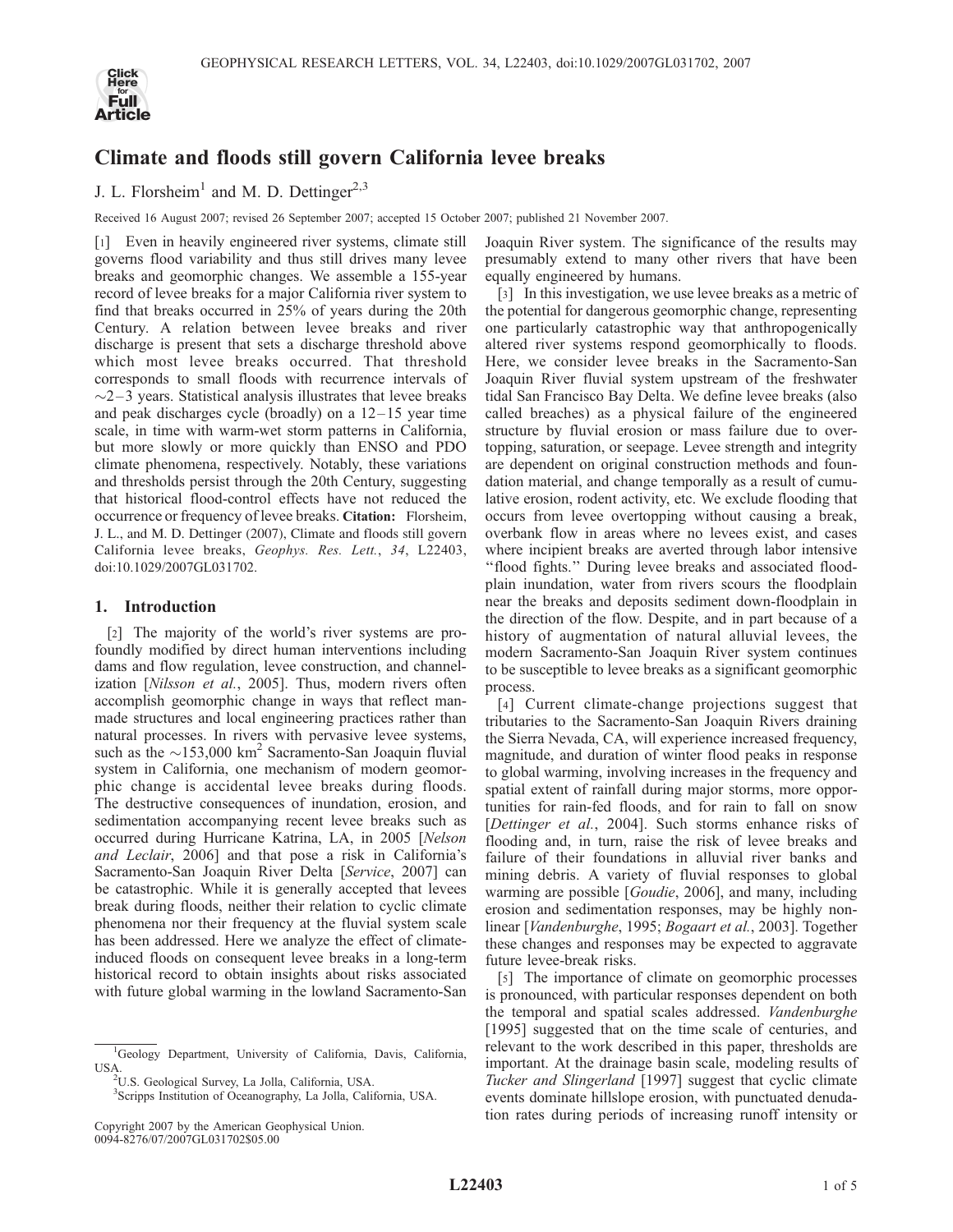

Figure 1. Sacramento-San Joaquin River system watershed; arrows point to location of three gaging stations. Bar charts show distribution of levee breaks indicating number of years with breaks occurring during particular months of the year for northern and southern portion of the system.

decreasing vegetation cover; both of which may be affected by future global change. Field data indicate the importance of cyclic climate phenomena such as El Nino Southern Oscillation (ENSO) on geomorphic processes, such as in generating landslides in southern California [Gabet and Dunne, 2002; Pinter and Vestal, 2005]. Recent work in the Amazon basin [Aalto et al., 2003], where the river is unconstrained, shows the role of cyclic climate variability in geomorphic responses, namely floodplain sedimentation in unconstrained natural river systems that differ markedly from responses in constrained engineered river systems where floodplain development, constructed levees, and other anthropogenic changes prevent such responses. Late-Holocene paleo records for the Sacramento-San Joaquin system [Malamud-Roam et al., 2006, 2007] document past climate-driven geomorphic changes and suggest that, before the past few centuries, lowland geomorphic responses to climate variation and change in this system was accommodated through floodplain and channel erosion and sedimentation processes much like those in unconstrained natural systems today.

[6] It is well understood that climate characteristics such as precipitation and temperature influence river discharge, and that flood discharges in turn influence fluvial responses [Blum and Tornqvist, 2000]. However, previous studies that link climate phenomena and geomorphic processes have not addressed the influence of cyclic climatic phenomena on the highly altered fluvial systems of the Anthropocene—the past one or two centuries of global river modification. This paper addresses the relation between cyclic climate phenomena and levee breaks in a highly engineered river system. Our statistical approach has applicability for understanding the true risks of fluvial change in the majority of the world's fluvial systems that are heavily engineered, that will be

responding to climate change from starting points that lack natural resiliency to adjust to geomorphic change.

#### 2. Study Area and Methods

[7] The Sacramento-San Joaquin River system is the largest watershed in California. Its tributaries drain the Sierra Nevada and the California Coast Ranges. Water from the rivers drain into the lowland Central Valley and then flow through the San Francisco Bay Delta Estuary en route to the Pacific Ocean (Figure 1). The large-scale integration of this watershed, which contains numerous different land uses, makes it an ideal locale to investigate the influence of climate change on modern geomorphic processes. Prior to environmental changes that accompanied the California Gold Rush in the mid-1800's, fluvial processes in this river system included channel migration and avulsion typical of lowland floodplain-channel systems globally [Gilbert, 1917; Florsheim and Mount, 2003]. In 1850, a strategy of raising and extending natural levees began in the Central Valley to confine flows to the main channels, increase flood conveyance, and route sediment through the system [Mount, 1995; Kelley, 1989]. This was accomplished by closing off inlets and outlets to floodplains and flood basins through crevasses and breaks in the natural levees that once existed along main Central Valley rivers. Subsequent flood control infrastructure programs such as levee construction, augmentation, and repair after erosion or breaks continue to the present day.

[8] Three streamflow gaging stations are selected for analysis because of their lengthy records or because of their locations at key points in the Sacramento-San Joaquin River watershed (see Figure 1). The Sacramento River at Bend Bridge (USGS gage 11377100) has a record spanning the period from 1879 to the present. In contrast, gaging stations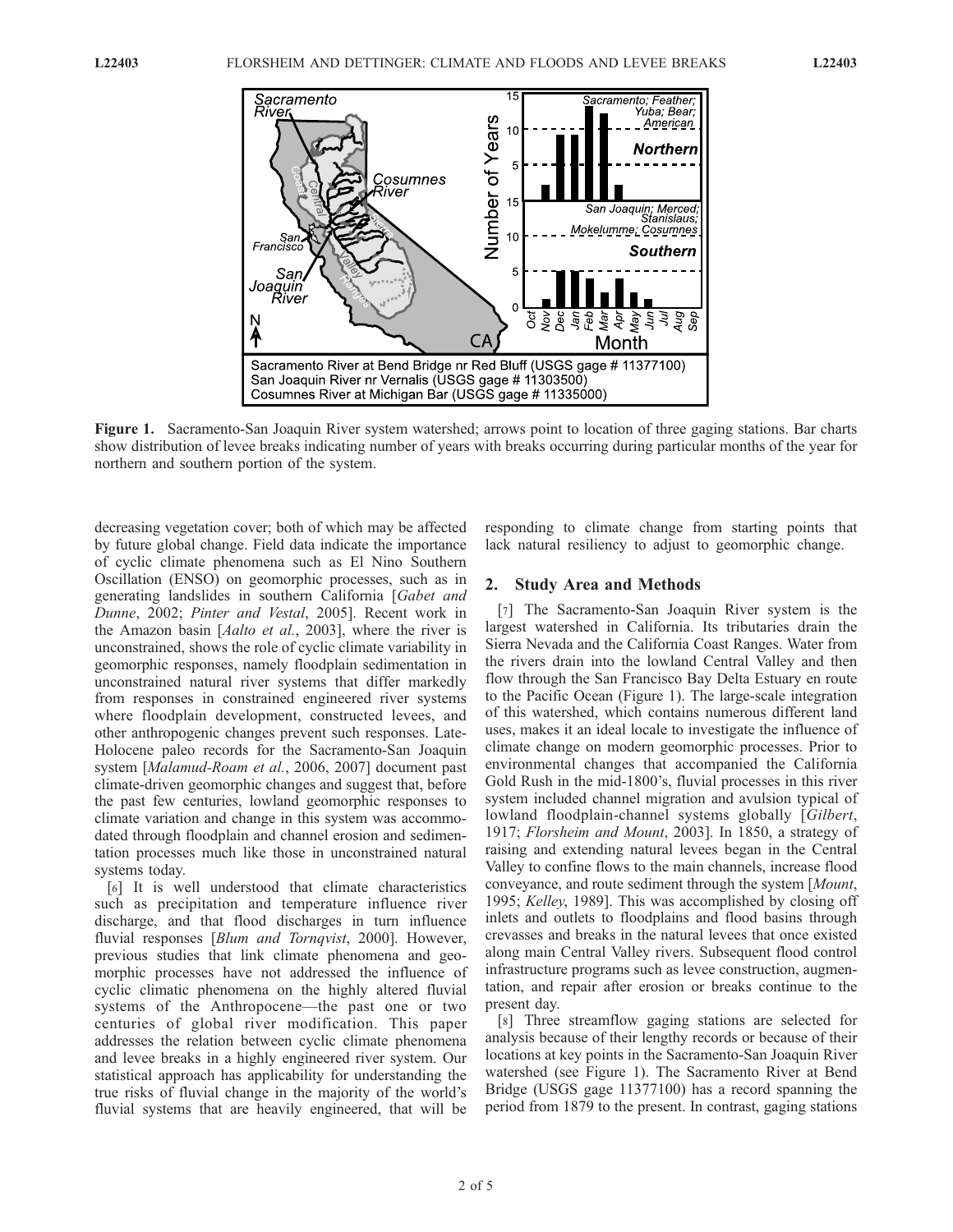

**Figure 2.** Cumulative reservoir capacity and time series of  $Q_{peak}/Q_{mean(pk)}$  showing variation at three gages within the Sacramento-San Joaquin River system over same time period. Gray bars indicate year when a levee break occurred within the system (see auxiliary material for individual river within system where break occurred). Coincidence of break years and water years above the threshold  $Q_{peak}/Q_{mean(pk)} = 1$  at at least one of the three gage locations suggest a strong system-scale relationship between levee break occurrence and climate variation.

farther downstream on the Sacramento River have relatively short records or do not incorporate the total volume of flows during floods when parts of the flows are routinely routed through a bypass system. The San Joaquin River at Vernalis (USGS gage 11303500) has a relatively short record spanning the period between 1924 to the present. Therefore, the discharge time series of the Cosumnes River at Michigan Bar (USGS gage 11335000), extending back to 1907, is also used as it exhibits variations similar to the San Joaquin River record during their period of overlap. In order to compare discharge time series from these three gaging stations, we use the dimensionless ratio of the peak annual river discharge to the long-term mean of the peak annual discharges  $(Q_{\text{pk}}/Q_{\text{mean}(p k)})$  where the mean used to normalize the data is calculated separately for the periods prior to and after 1944. We conduct time series analyses to determine spectral density of this factor using methods including those described by Ghil et al. [2002] where spikes in the spectral density plot indicate recurring cycles. Annual peak discharge is used in this parameter in order to assess a threshold discharge value associated with levee breaks. Partial duration series were not used because reported discharge values represent the mean daily stream flow and thus underestimate peak discharges.

[9] For this study, we compile a 155-year levee break chronology based primarily on California Department of Water Resources (DWR) and United States Geological Survey (USGS) reports. This chronology includes  $\sim 200 -$ 300 separate levee breaks (see auxiliary material)<sup>1</sup> but represents a conservative estimate of the number of breaks

because some break data are presumed not to be available from these sources. Additional data may be dispersed among various agencies' unpublished historical records and photographs that show breaks. Because of this, we focus on relationships between climate and levee break years, or the water year during which the break occurred, rather than on the numbers of breaks per year. Focusing on levee-break years avoids placing too much emphasis on a few all-but-random high-damage or alternatively low damage levee breaks in the historical record and allows regularities in the levee-break record to emerge. We conduct statistical contingency analyses [Press et al., 1986] to investigate relationships between river discharge, levee breaks, and climate phenomena.

## 3. Results and Discussion

[10] At the river-system scale, levee breaks occurred within the Sacramento-San Joaquin system during 25% (38 of 155) of the years since the first break in 1852. In the past 155 years, break events occurred between November and June (Figure 1), with all of the May and June breaks and the majority of April breaks occurring in the San Joaquin system, or the southern portion of the Central Valley, and the rest of the breaks dispersed throughout the system. The timing of breaks reflects the importance of winter storms throughout both northern and southern portions of the vast system as well as the significance of later spring snowmelt floods in the southern, San Joaquin drainage [Dettinger and Cayan, 2003].

<sup>&</sup>lt;sup>1</sup>Auxiliary materials are available in the HTML. doi:10.1029/ 2007GL031702.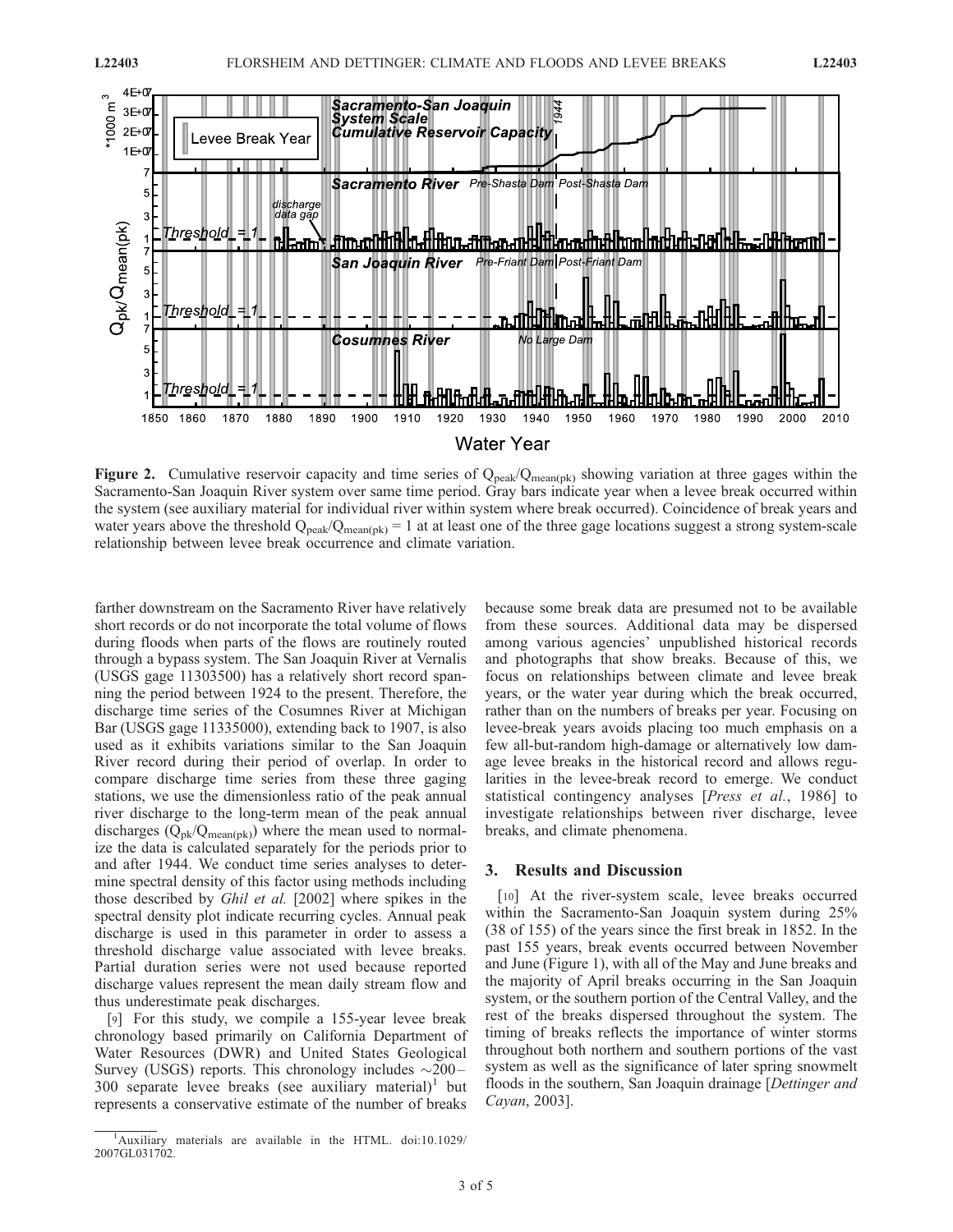[11] All levee break years except one coincided with river discharges above the threshold given by  $Q_{pk}/Q_{mean(pk)}$ equals one (Figure 2). This system-scale levee break threshold corresponds to small floods with post-dam recurrence intervals of  $\sim$ 2–3 years, suggesting potentially frequent stochastic break events distributed within the anthropogenically modified system.

[12] A strong decadal signature exists in the time series for the parameter  $Q_{\rm pk}/Q_{\rm mean(nk)}$  with a spectral time scale of  $12-15$  years; spectral density plots peak for the system as a whole near 13 years. This periodicity is unlike the shorter  $\sim$ 3–6 yr time scale of the interannual ENSO [*Ghil et al.*, 2002; ENSO-year list provided by K. Redmond, written communication, Desert Research Institute, Reno, Nev., 1999]. The ENSO phenomenon of the tropical Pacific includes the El Niño phase, associated with wet winters in southern California and dry winters in the Pacific Northwest states, and the La Niña phase, which reverses these precipitation conditions [Cayan and Webb, 1992]. The Sacramento-San Joaquin system is located near the null (no consistent precipitation response) of this ENSO connection and, thus, neither  $Q_{pk}/Q_{mean(pk)}$  nor the occurrence of levee breaks is consistently related to ENSO. Contingency testing indicates that levee breaks occurred about as often during El Niño or La Niña phases (12% of the time) as when neither ENSO phase prevailed. Similarly, the multi-decadal Pacific Decadal Oscillation (PDO; Mantua et al. [1997]) is closely related to ENSO and yields much the same precipitation pattern, including the location of the null. The time scale of the PDO ( $\sim$ 20 to 30 years; *Dettinger et al.* [2001]) is longer than the time scale of breaks; however, levee breaks occurred about twice as often (16% of the time) during warm PDO phases as during cold phases (8% of the time). Importantly, the precipitation, temperature, and atmospheric circulation patterns most closely associated with levee breaks were versions of the ''warm-wet winter'' atmospheric circulation patterns [Cayan and Peterson, 1993] that historically have brought heavy rainfall and enhanced flood peaks to California. These patterns are characterized mostly by a juxtaposition of anomalously high pressures over the southwestern US and low pressures offshore from northern California on a variety of time scales. These patterns result in warm storms fed by anomalously strong southwesterly winds, and heat and vapor transports, from over the subtropical eastern Pacific into California.

[13] A contingency analysis of the frequency of levee breaks, in the first and second halves of the 20th Century (i.e., before most of the major upstream reservoirs had been developed and under the modern, heavily engineered conditions, respectively) shows no significant tendency for fewer breaks recently. In order to test the possibility that a change in numbers and distribution of levee break years has been masked by some trend in  $Q_{pk}/Q_{mean(pk)}$ , we also conduct contingency analysis of the number of years with peak flows above the break threshold and the number of years with levee breaks before and after 1944, the onset of large dam construction during the 20th Century. Results show a difference of only 1%, so we conclude that similar values of the relationship between  $Q_{pk}/Q_{mean(pk)}$  and break occurrence prevailed during the pre- and post-1944 periods. This analysis indicates that the extensive flood control

infrastructure developed during the 20th Century has not reduced the frequency of breaks.

### 4. Conclusions

[14] The historical record for the Sacramento-San Joaquin River system of California indicates that long-term climate and flood variability govern levee breaks at the system scale. In this paper, we add to this understanding by focusing on the influence of anthropogenic alterations, particularly levees, on fluvial processes affected by climate variability. Our results indicate that the frequency of breaks, at the system scale, has not changed from first to second half of the 20th Century, despite heroic engineering of rivers in both uplands and lowlands. Thus, the ability of these infrastructures to prevent impacts from even small floods has been limited and their capacity to forestall damages associated with flood changes in a warming climate is uncertain, at best. Because levees are common as a flood control measure on lowland rivers in the majority of the developed world, these results may have widespread relevance elsewhere where long-term relationships between levee stability and climate change has not yet been addressed. Future geomorphic responses to global warming in the 78% of the world's major river systems that are significantly altered by humans, as is the Sacramento-San Joaquin fluvial system, will depend on a mix of factors. Critical factors include future climate changes, levee infrastructure and reservoir management, and restoration that recreates floodplain functions including accommodation of flood flows, that may be carried out to address the coming flood risks.

[15] Acknowledgments. We thank Ellen Wohl and an anonymous reviewer for their thoughtful suggestions. This work was supported by the CALFED-sponsored USGS-UC Davis Cooperative-Agreement 03WRAG005.

#### References

- Aalto, R., M. Maurice-Bourgoin, T. Dunne, D. R. Montgomery, C. A. Nittrouer, and J. L. Guyot (2003), Episodic sediment accumulation on Amazonian floodplains influenced by El Niño Southern Oscillation, Nature, 425, 493-497.
- Blum, M. D., and T. E. Tornqvist (2000), Fluvial responses to climate and sea-level change: A review and a look forward, Sedimentology, 47, 2-48.
- Bogaart, P. W., R. T. Van Balen, C. Kasse, and J. Vandenberghe (2003), Process-based modeling of fluvial response to rapid climate change. I: Model formulation and generic applications, *Quat. Sci. Rev.*, 22, 2077 – 2095.
- Cayan, D. R., and D. H. Peterson (1993), Spring climate and salinity in the San Francisco Bay estuary, Water Resour. Res., 29, 293-303.
- Cayan, D., and R. Webb (1992), El Niño/Southern Oscillation and streamflow in the western United States, in El Niño: Historical and Paleoclimatic Aspects of the Southern Oscillation, edited by H. F. Diaz and V. Markgraf, pp. 29 – 68, Cambridge Univ. Press, New York.
- Dettinger, M. D., and D. R. Cayan (2003), Interseasonal covariability of Sierra Nevada streamflow and San Francisco Bay salinity, J. Hydrol., 277(3 – 4), 164 – 181, doi:10.1016/S0022-1694(03)00078-7.
- Dettinger, M. D., D. S. Battisti, R. D. Garreaud, G. J. McCabe, and C. M. Bitz (2001), Interhemispheric effects of interannual and decadal ENSOlike climate variations on the Americas, in Interhemispheric Climate Linkages: Present and Past Climates in the Americas and Their Societal *Effects*, edited by V. Markgraf, pp.  $1-16$ , Academic Press, New York.
- Dettinger, M. D., D. R. Cayan, M. K. Meyer, and A. E. Jeton (2004), Simulated hydrologic responses to climate variations and change in the Merced, Carson, and American River basins, Sierra Nevada, California, 1900 – 2099, Clim. Change, 62, 283 – 317.
- Florsheim, J. L., and J. F. Mount (2003), Changes in lowland floodplain sedimentation processes: Pre-disturbance to post-rehabilitation, Cosumnes River, California, Geomorphology, 56, 305 – 323.